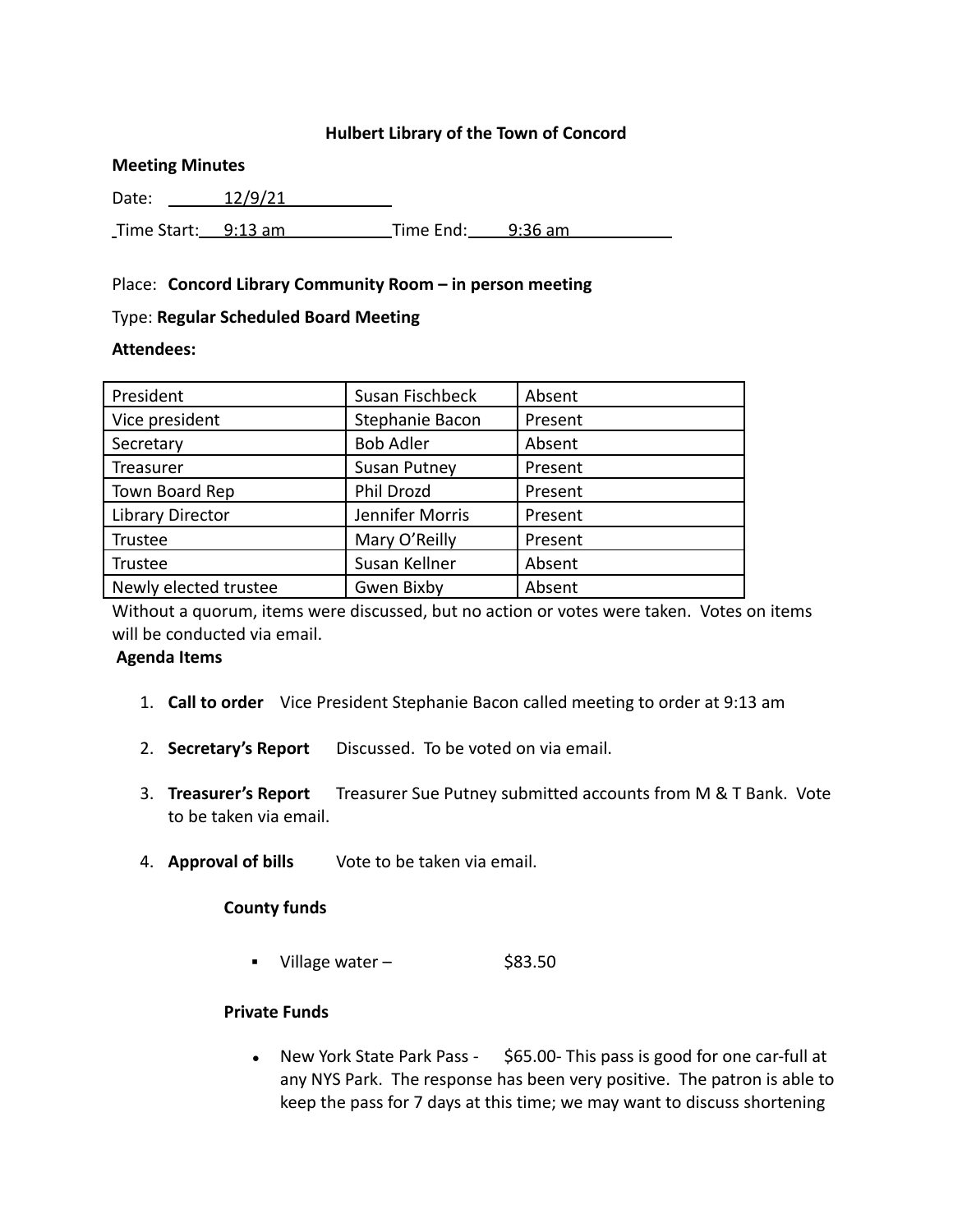this time in the future and/or purchasing more passes.

- 5. **Library Improvements** Nothing to discuss this month.
- 6. **Committee work** Nothing to discuss this month.
- 7. **Town Board Report** Phil Drozd reports that the memorandum of understanding between the Library and the Town will be put on the agenda for the Town Board meeting January 9th.
- 8. **Correspondence** There was a \$100 donation from Valerie Feldman. Jennifer has sent her a thank you letter.

## 9. **Library Director's Report**

- Director's Report attached
- Library patron, Roberto, has begun teaching Spanish to children at the Library. There are currently 3-4 families who come once each week.
- The Erie County Library Budget has passed with an additional \$2000 for the Hulbert Library from Legislator John Mills.
- 10. **Old Business** Library Trustees were given a copy of the draft Long Range Plan. Adoption of the Plan to be voted on via email.
- 11. **New Business** Erie County 2022 Budget Community Development Funding. This is the aforementioned \$2000 from Legislator Mills.
- 12. Next meeting date and time: **January 9, 2022 at 9 am**
- 13. Adjournment Meeting was adjourned at 9:36 am